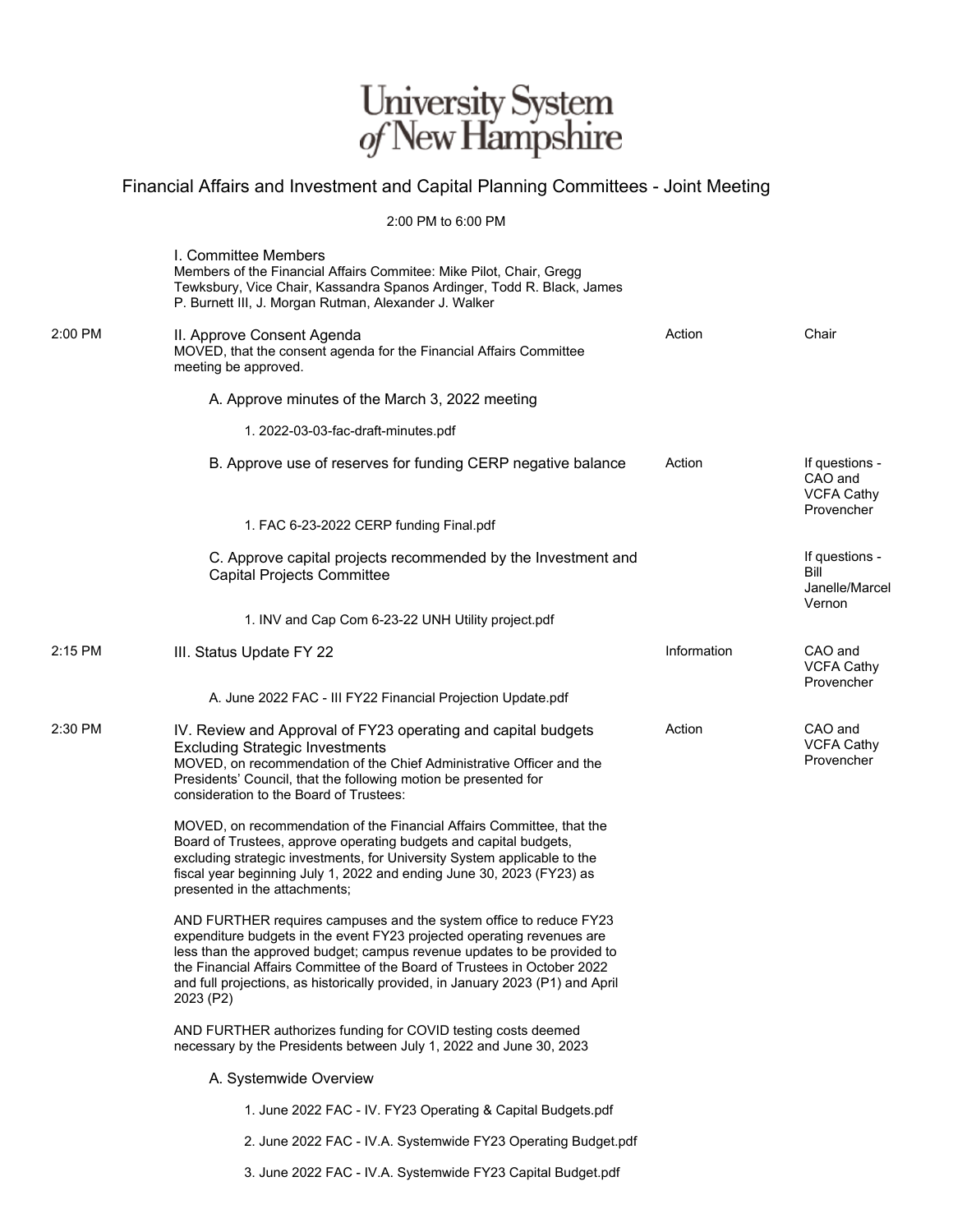B. University of New Hampshire C. Plymouth State University 1. June 2022 FAC - IV.D. KSC FY23 Operating & Capital Budget.pdf 2. June 2022 FAC - IV. FY23 Budget Appendix.pdf 3. June 2022 FAC - VI. FY23 Budget Vs FY22 P1 Appendix.pdf 4. June 2022 FAC - FY23 Budget Vs FY19 Actuals Appendix.pdf D. Keene State College 1. June 2022 FAC - IV.B. UNH FY23 Operating & Capital Budget.pdf 1. June 2022 FAC - IV.C. PSU FY23 Operating & Capital Budget.pdf 3:30 PM V. Review and Approve Strategic Investment Planning Process MOVED, on recommendation of the Chief Administrative Officer and the Presidents' Council, that the following motion be presented for consideration to the Board of Trustees: MOVED, on recommendation of both the Financial Affairs Committee and the Investment and Capital Planning Committee, that the Board of Trustees, convene a task force lead by the Interim Chancellor and supported by the Presidents of PSU and KSC and USNH CAO with the purpose of addressing the following: Identify the magnitude of the challenge over the next 10 years Identify how USNH can leverage each institution's strengths to have more focus and coordination as a system Recommend the vision and plan to achieve a systemwide shared academic and shared student experience Identify the systemwide infrastructure needed to support the recommendations of the task force; What investments are needed and what assets and infrastructure should be divested? Identify how additional State dollars can best support the overall strategic vision/plan Identify opportunities and recommendations for the broader public higher education system in NH Action CAO and 4:00 PM VI. Review of updated cash and investment capacity projected as of Information CAO and 5. June 2022 FAC - IV. FY23 Capital Budget Details Appendix.pdf A. June 2022 FAC - V. Review and Approve Strategic Investment Planning Process.pdf

June 30, 2023

A. June 2022 FAC - VI. Review of Updated Cash and Investment Capacity Projected as of June 30, 2023.pdf

4:30 PM VII. Urgent Investment Requests

A. Approval of select strategic investments included in FY23 Budget for infrastructure and ongoing work MOVED, on recommendation of the Chief Administrative Officer and the Presidents' Council, the Board of Trustees, approve the following strategic investments for University System applicable to the fiscal year beginning July 1, 2022 and ending June 30, 2023 (FY23) as presented in the following schedule

Strategic Investments Requested in FY23 Budget (Systemwide Infrastructure/UNH Requests Only): The FY23 Budget includes \$9.1 million of select Strategic Investments (Operating Expenses) for initiatives that were already started in FY22 and will need to be approved in order to continue into FY23 and \$3M of capital expenditures for ERP

VCFA Cathy Provencher

VCFA Cathy Provencher